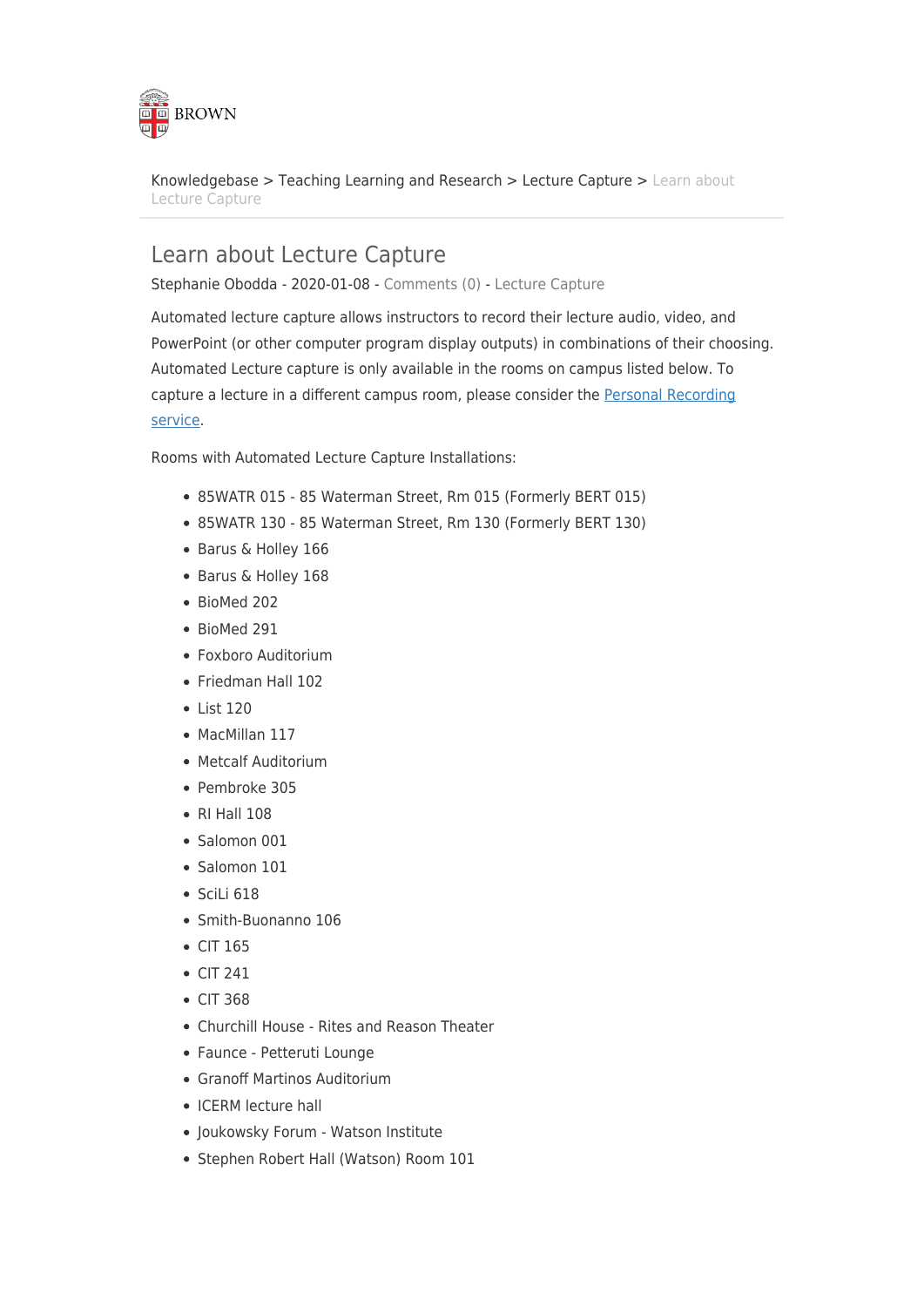- Sydney Frank Hall 318
- Sydney Frank Hall Marcuvitz Auditorium
- Med Ed 222 Richmond (Rooms 160, 170, 270, 275, 280)
- School of Public Health (Rooms 245 and 375)
- 70 Ship Street (Room 107)
- 164 Angell Street (Rooms 202, 220, 335)
- 225 Dyer (Rooms 465, 475, 480, 565)

#### **Benefits**

Lecture Capture enables faculty to:

- Automatically create recordings of their instruction for later viewing
- Create a repository of instructional media to be used in online and blended courses
- Share their lectures with audiences worldwide.

## Getting Started

Faculty can request Lecture Capture for a course using [coursetools.brown.edu](https://coursetools.brown.edu/). Non-course related lecture capture requests can be submitted using the [Media Services Request form](https://www.brown.edu/cis/services/media/request_form.php).

#### Information for Students

Processing and posting time of a lecture capture varies with the length and complexity of the captured material. The recordings are usually available within 1-2 hours after the conclusion of the presentation.

## Technical Requirements

If you are giving a lecture in one of the rooms listed above, you can request that your lecture be automatically recorded. If you are not in one of these rooms and want to record your lecture, please see the [Personal Recording s](https://it.brown.edu/services/type/personal-recording)ervice.

The recording can include lecture audio, video and/or PowerPoint (or other computer program display outputs). Recordings are automatically processed and available for student viewing via Canvas, iTunes and other distribution channels. Processing and posting time varies with the length and complexity of the captured material, but are usually available within 6/8 hours after the conclusion of the presentation.

Single lectures, select days, and even entire courses can be scheduled for capture.

#### FAQ

## **Where do I request this service?**

- Instructors can request Lecture Capture at [courses.brown.edu](http://courses.brown.edu)
- [Connect Lecture Capture with Canvas learn more about requesting a Canvas site.](http://coursetools.brown.edu)